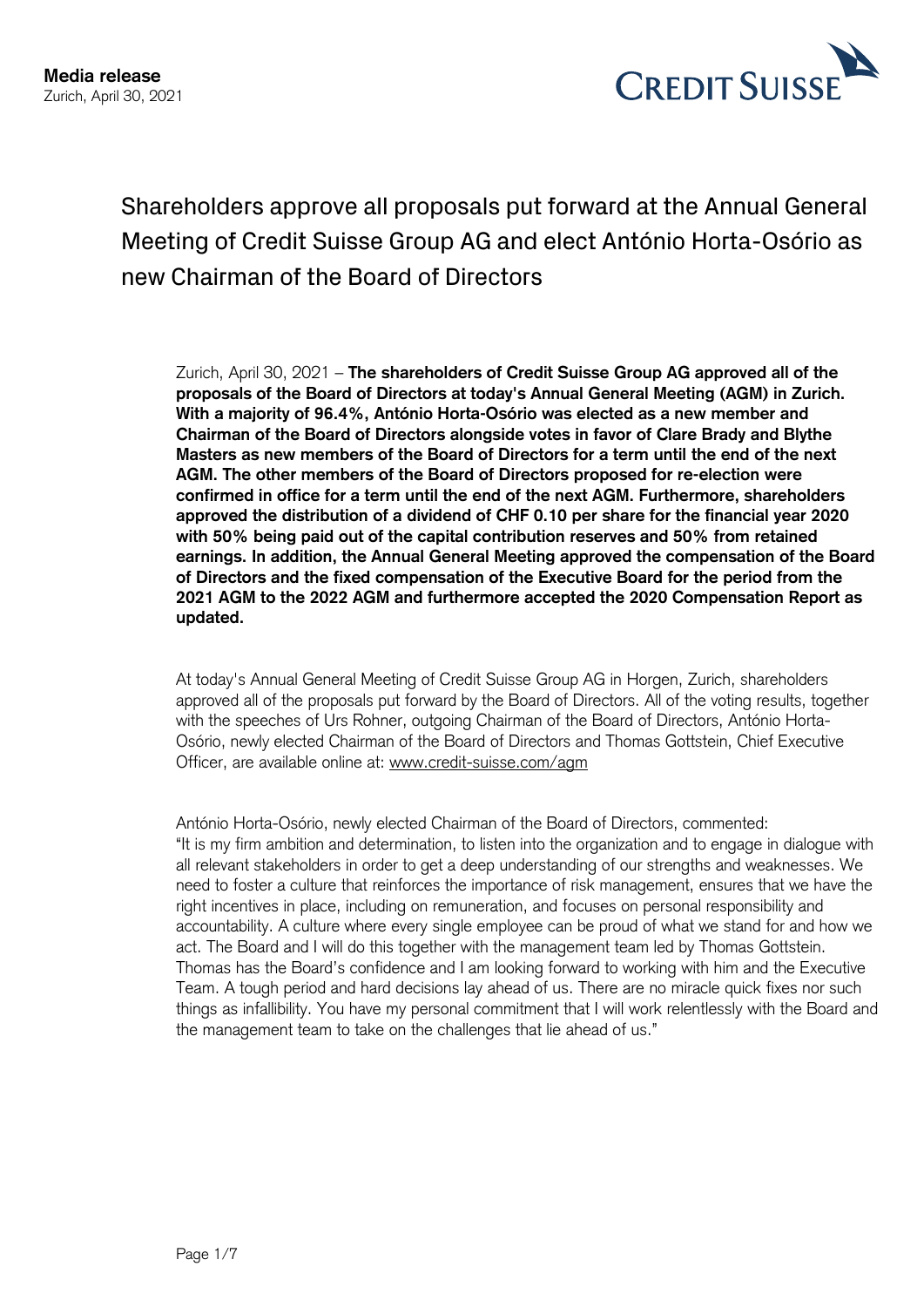

# **Election of the members of the Board of Directors and the Compensation Committee**

### **Changes to the Board of Directors**

Having served the Board of Directors for the maximum standard term limit of 12 years, of which 10 years as Chairman, Urs Rohner did not stand for re-election. With a majority of 96.4% of the votes represented, shareholders elected António Horta-Osório as a new member and Chairman of the Board of Directors for a term until the end of the next AGM. Additionally, shareholders approved proposals put forward by the Board of Directors for the election of Clare Brady (88.5% of the votes represented) and Blythe Masters (82.8% of the votes represented) as new members of the Board of Directors for a term until the end of the next AGM. The members of the Board of Directors who were standing for re-election were confirmed in office for a further term of one year.

### **Composition of the Board of Directors as of April 30, 2021**

Following the elections to the Board of Directors, Severin Schwan was re-appointed Vice-Chair as well as Lead Independent Director for a term until the end of the next AGM.

The Annual General Meeting re-elected Iris Bohnet, Christian Gellerstad, Michael Klein and Kai S. Nargolwala as members of the Compensation Committee for a term until the end of the next AGM. The Annual General Meeting elected Blythe Masters as a member of the Compensation Committee for a term until the end of the next AGM. Kai S. Nargolwala will continue to serve as Chair of the Compensation Committee during this period.

|                                                                 | Member<br>of the<br><b>Board</b><br>since | Governance<br>and<br><b>Nominations</b><br><b>Committee</b> | <b>Audit</b><br><b>Committee</b> | <b>Conduct and</b><br><b>Financial</b><br><b>Crime Control</b><br>Committee | Compensation<br><b>Committee</b> | <b>Risk Committee</b> |
|-----------------------------------------------------------------|-------------------------------------------|-------------------------------------------------------------|----------------------------------|-----------------------------------------------------------------------------|----------------------------------|-----------------------|
| António Horta-Osório <sup>1)</sup>                              | 2021                                      | Chair                                                       |                                  |                                                                             |                                  |                       |
| Iris Bohnet <sup><math>1)</math></sup> <sup>2)</sup>            | 2012                                      |                                                             |                                  |                                                                             | member                           |                       |
| Clare Brady                                                     | 2021                                      |                                                             | member                           | member                                                                      |                                  |                       |
| Christian Gellerstad                                            | 2019                                      | member                                                      |                                  | Chair                                                                       | member                           |                       |
| Michael Klein                                                   | 2018                                      |                                                             |                                  |                                                                             | member                           |                       |
| Shan Li                                                         | 2019                                      |                                                             |                                  |                                                                             |                                  | member                |
| Seraina Macia                                                   | 2015                                      |                                                             | member                           |                                                                             |                                  |                       |
| <b>Blythe Masters</b>                                           | 2021                                      |                                                             |                                  |                                                                             | member                           | member                |
| Richard Meddings <sup>1)</sup>                                  | 2020                                      | member                                                      | Chair                            | member                                                                      |                                  | Chair (a.i.)          |
| Kai S. Nargolwala <sup>2)</sup>                                 | 2013                                      | member                                                      |                                  | member                                                                      | Chair                            | member                |
| Ana Paula Pessoa <sup>2)</sup>                                  | 2018                                      |                                                             | member                           | member                                                                      |                                  |                       |
| Severin Schwan, Vice-<br>Chair and Lead<br>Independent Director | 2014                                      | member                                                      |                                  |                                                                             |                                  | member                |

1) Member of the Sustainability Advisory Committee<br>2) Member of the Innovation and Technology Comm 2) Member of the Innovation and Technology Committee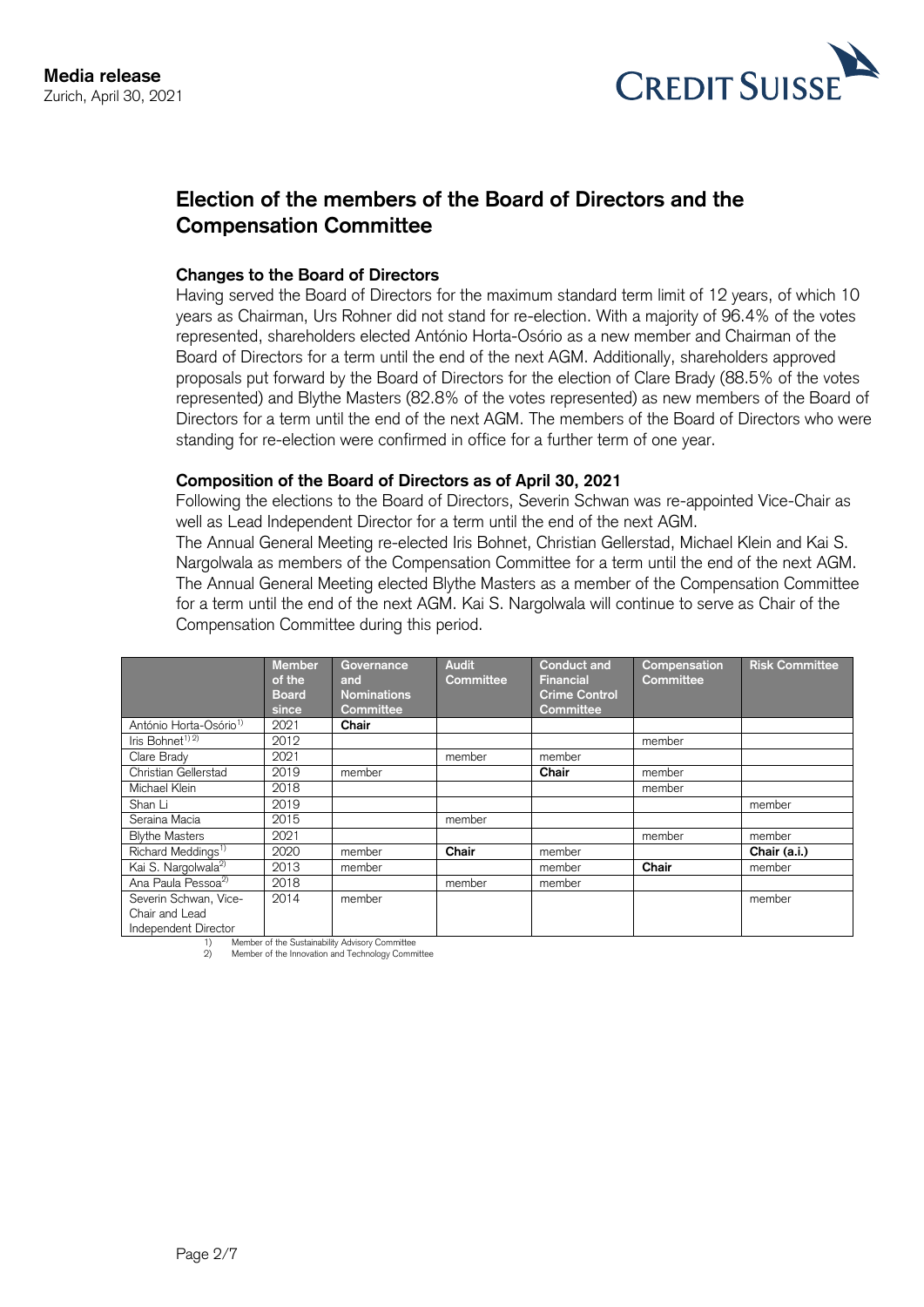

# **Approval of the compensation of the Board of Directors and the Executive Board and consultative vote on the 2020 Compensation Report**

## **Approval of the compensation of the Board of Directors and the Executive Board**

Shareholders approve, on an annual basis, the compensation of the Board of Directors in a prospective vote for the period until the next ordinary AGM. Shareholders adopted the proposal to approve a maximum amount of compensation for the Board of Directors of CHF 12.0 million for the period from the 2021 AGM until the 2022 AGM with a majority of 82.4% of the votes represented.

Additionally, the shareholders, on an annual basis, approve the compensation of the Executive Board. Compensation may consist of: fixed compensation, short-term variable incentive compensation and long-term variable incentive compensation. As a result of recent significant developments in connection with the US-based hedge fund, the Board of Directors resolved to withdraw its proposals for variable compensation of the Executive Board, comprising short-term incentive compensation and long-term incentive compensation. Shareholders approved a maximum aggregate amount of CHF 31.0 million of fixed compensation for the Executive Board for the period from the 2021 AGM until the 2022 AGM with a majority of 90.6% of the votes represented.

## **Consultative vote on the 2020 Compensation Report**

Consistent with our practice in prior years, the 2020 Compensation Report as updated, which is part of Credit Suisse Group AG's Annual Report, was presented to shareholders at the AGM for a consultative vote. Shareholders accepted the 2020 Compensation Report as updated, with a majority of 82.4% of the votes represented.

# **Appropriation of retained earnings and ordinary distribution of dividends payable out of retained earnings and capital contribution reserves**

## **Distribution payable out of capital contribution reserves and retained earnings**

As a result of recent significant developments in connection with the US-based hedge fund, the Board of Directors proposed a reduced total dividend of CHF 0.10 gross per registered share for the financial year 2020, which shareholders approved with a majority of 92.3% of the votes represented. 50% of the distribution will be paid out of capital contribution reserves, free of Swiss withholding tax and not subject to income tax for Swiss resident individuals holding the shares as a private investment, and 50% will be paid out of retained earnings, net of 35% Swiss withholding tax.

The reduced dividend will help to preserve our strong capital positon. Subject to the 2021 financial performance, the Board of Directors would intend to restore the dividend in 2021 before any resumption of share buybacks.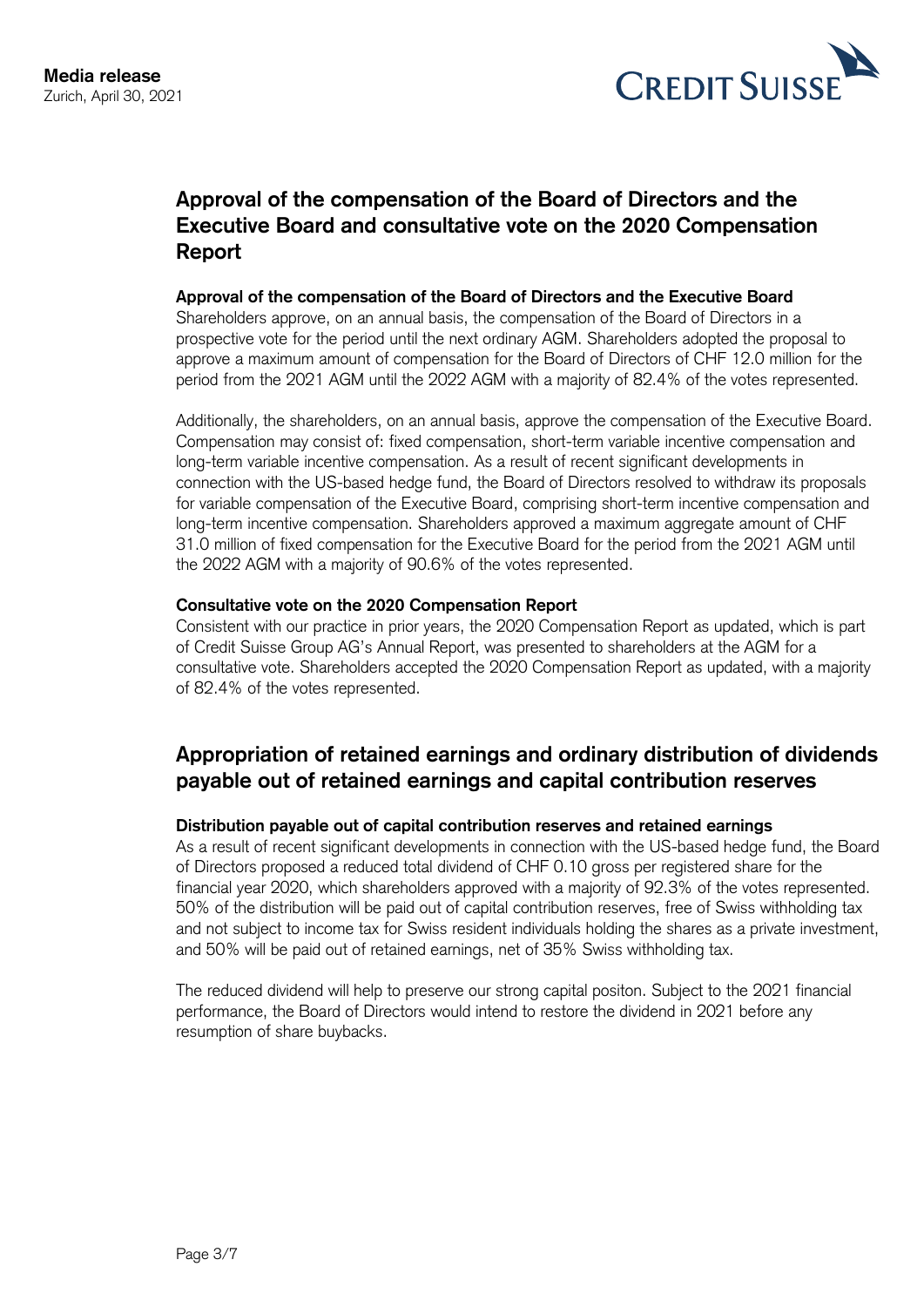

## **Other elections**

## **Election of the independent auditors**

With a majority of 95.7% of the votes represented, shareholders approved the proposal of the reelection of PricewaterhouseCoopers AG, Zurich, as independent auditors for a term of one year.

# **Further information**

## **Biographies of the new Chairman and the new members of the Board of Directors**

**António Horta-Osório**, born in 1964, is a citizen of both Portugal and the UK. He has been the Group Chief Executive of Lloyds Banking Group, the largest retail and commercial bank in the UK, until his election as Chairman at today's AGM. António Horta-Osório is a recognized financial services industry leader and has a long and successful career in international banking that spans over thirty years. He started his banking career in 1987 at Citigroup in Portugal, where he became Head of Capital Markets. From 1991 to 1993, he worked in corporate finance at Goldman Sachs in New York and London. In 1993, he joined Grupo Santander, where he held various management functions as Chief Executive Officer, developing and expanding the business successfully in various core countries, including at Banco Santander de Negócios Portugal, Banco Santander Brazil, at which he also held the Chair function, and Banco Santander Totta (Portugal). Following tenures as Executive Vice President of Banco Santander in Spain and Chief Executive Officer of Santander UK/Abbey, he assumed his current role at Lloyds Banking Group in 2011. Furthermore, António Horta-Osório served on the Court of Directors of the Bank of England from 2009 to 2011, in a personal capacity. In addition to his role with Lloyds Banking Group, António Horta-Osório currently serves as a nonexecutive director at Exor in the Netherlands, at Fundação Champalimaud in Portugal, Sociedade Francisco Manuel dos Santos in Portugal, and Stichting/Enable INPAR in the Netherlands, as well as Chairman of the Board of Trustees of the Wallace Collection in London and Chairman of BIAL, a privately held pharmaceutical company in Portugal. António Horta-Osório holds a degree in management and business administration from the Catholic University of Lisbon, as well as an MBA from INSEAD, and has completed an AMP from Harvard Business School. Following his election to the Board of Directors of Credit Suisse, António Horta-Osório will take up residence in Switzerland.

**Clare Brady**, born in1963, a British citizen, was Director of Internal Audit at the International Monetary Fund (IMF) from 2014 to 2017, and has been a member of the Audit and Risk Commission of the International Federation of Red Cross and Red Crescent Societies (IFRC) in Switzerland since 2020. In addition, she has been a non-executive member of the Board of Directors of Fidelity Asian Values in the UK since 2019 and a Trustee of The Golden Charter Trust in Scotland since 2020. She is a recognized expert in the areas of audit, compliance, and risk management, and can look back on a successful career spanning more than thirty years. She started her career in 1987 at the National Audit Office in the UK, followed by positions in Internal Audit for the Bank of New York, First National Bank of Chicago, Republic National Bank of New York and then as Chief Auditor for Safra Republic Holdings. In 2000, she assumed the role of Global Head of Compliance in the Private Banking area of HSBC. Thereafter she joined Barclays Capital as Global Head of Internal Audit, and subsequently worked as Head of Internal Audit at the Bank of England until 2005. During the period 2005 to 2009, she was Head of Group Audit for the UK and Asia Pacific at Deutsche Bank, and then Vice President and Auditor General of the World Bank Group until 2013. Clare Brady holds a bachelor's degree in economics from the London School of Economics and is a Chartered Governance Professional of the Chartered Governance Institute in London. Clare Brady lives in the UK.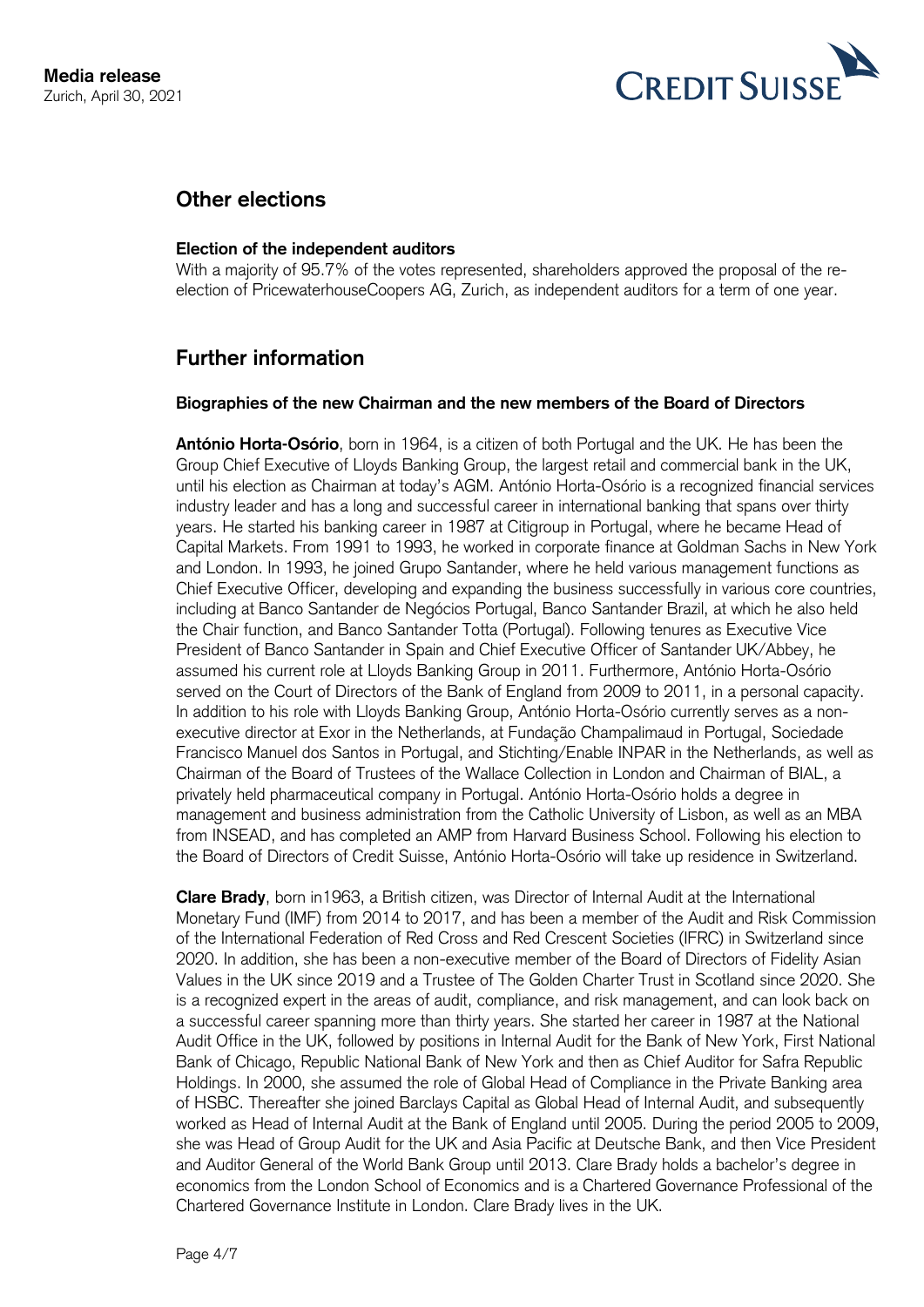

**Blythe Masters**, born in 1969, a British citizen, has been Industry Partner at Motive Partners in the United States since 2019, where she also serves as CEO and board member of Motive Capital Corporation. Motive Capital Corporation is a special purpose acquisition company (SPAC), a nonoperating entity with the purpose of acquiring an existing, operational business. Once such an acquisition has been completed, Blythe Masters will not serve as the CEO of the acquired business. In addition, she is a member of the Board of Directors of A.P. Møller – Maersk, a member of the Board of Directors and Chair of the Audit Committee for the investment and advisory company GCM Grosvenor, and Chair of the Board and member of the Audit Committee at Phunware\*, an enterprise mobile platform. She is also a member of the International Advisory Board of Santander Group and a member of the Board of Directors of Open Digital Services in Spain. Blythe Masters possesses considerable managerial experience in the financial services industry, particularly in corporate and investment banking, as well as in the financial technology sector. She started her career in 1991 at J.P. Morgan Chase, where she held various management positions until 2015, including Chief Financial Officer of the Investment Bank, Head of Credit Policy and Strategy and Global Credit Portfolio, Head of Corporate & Investment Bank Regulatory Affairs, and Head of Global Commodities. In 2015, she joined Digital Asset Holdings, an enterprise blockchain company, where she served as CEO until 2018. Blythe Masters holds a B.A. in economics from Trinity College, Cambridge. She lives in the United States.

\* On March 24, 2021, Blythe Masters notified Phunware of her resignation from its Board and Audit Committee, effective May 1, 2021. Blythe Masters will continue to serve as a strategic advisor to Phunware.

## **CONTACT DETAILS**

Kinner Lakhani, Investor Relations, Credit Suisse Tel: +41 44 333 71 49 Email: investor.relations@credit-suisse.com

Andreas Kern, Corporate Communications, Credit Suisse Tel: +41 844 33 88 44 Email: media.relations@credit-suisse.com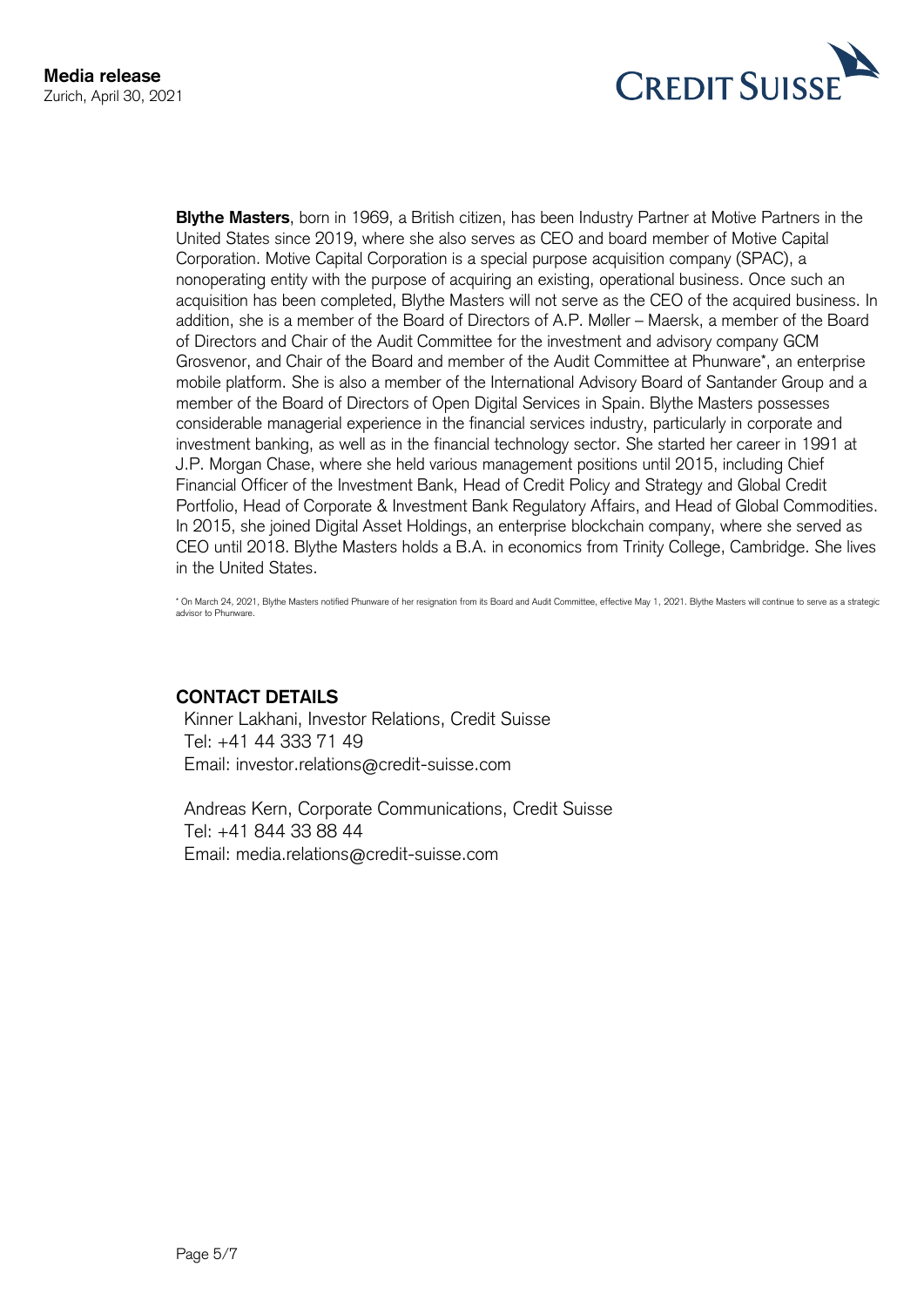

### **Credit Suisse**

Credit Suisse is one of the world's leading financial services providers. Our strategy builds on Credit Suisse's core strengths: its position as a leading wealth manager, its specialist investment banking capabilities and its strong presence in our home market of Switzerland. We seek to follow a balanced approach to wealth management, aiming to capitalize on both the large pool of wealth within mature markets as well as the significant growth in wealth in Asia Pacific and other emerging markets, while also serving key developed markets with an emphasis on Switzerland. Credit Suisse employs approximately 49,090 people. The registered shares (CSGN) of Credit Suisse Group AG, are listed in Switzerland and, in the form of American Depositary Shares (CS), in New York. Further information about Credit Suisse can be found at [www.credit-suisse.com.](file:///C:/Users/ijavaid/AppData/Local/Microsoft/Windows/INetCache/Content.Outlook/JM07PTMK/www.credit-suisse.com)

#### **Important information**

Investors and others should note that we announce important company information (including quarterly earnings releases and financial reports as well as our annual sustainability report) to the investing public using press releases, SEC and Swiss ad hoc filings, our website and public conference calls and webcasts. We also routinely use our Twitter account @creditsuisse [\(https://twitter.com/creditsuisse\)](https://twitter.com/creditsuisse), our LinkedIn account [\(https://www.linkedin.com/company/credit-suisse/\)](https://www.linkedin.com/company/credit-suisse/), our Instagram accounts [\(https://www.instagram.com/creditsuisse\\_careers/](https://www.instagram.com/creditsuisse_careers/) and [https://www.instagram.com/creditsuisse\\_ch/\)](https://www.instagram.com/creditsuisse_ch/), our Facebook account [\(https://www.facebook.com/creditsuisse/\)](https://www.facebook.com/creditsuisse/) and other social media channels as additional means to disclose public information, including to excerpt key messages from our public disclosures. We may share or retweet such messages through certain of our regional accounts, including through Twitter at @csschweiz [\(https://twitter.com/csschweiz\)](https://twitter.com/csschweiz) and @csapac [\(https://twitter.com/csapac\)](https://twitter.com/csapac). Investors and others should take care to consider such abbreviated messages in the context of the disclosures from which they are excerpted. The information we post on these social media accounts is not a part of this document.

Information referenced in this document, whether via website links or otherwise, is not incorporated into this document.

The English language version of this document is the controlling version.

#### **Cautionary statement regarding forward-looking information**

This document contains statements that constitute forward-looking statements. In addition, in the future we, and others on our behalf, may make statements that constitute forward-looking statements. Such forward-looking statements may include, without limitation, statements relating to the following:

- our plans, targets or goals;
- our future economic performance or prospects;
- the potential effect on our future performance of certain contingencies; and
- assumptions underlying any such statements.

Words such as "believes," "anticipates," "expects," "intends" and "plans" and similar expressions are intended to identify forward -looking statements but are not the exclusive means of identifying such statements. We do not intend to update these forward -looking statements.

By their very nature, forward-looking statements involve inherent risks and uncertainties, both general and specific, and risks exist that predictions, forecasts, projections and other outcomes described or implied in forward-looking statements will not be achieved. We caution you that a number of important factors could cause results to differ materially from the plans, targets, goals, expectations, estimates and intentions expressed in such forward-looking statements and that the COVID-19 pandemic creates significantly greater uncertainty about forward-looking statements in addition to the factors that generally affect our business. These factors include:

- the ability to maintain sufficient liquidity and access capital markets;
- market volatility and interest rate fluctuations and developments affecting interest rate levels, including the persistence of a low or negative interest rate environment;
- the strength of the global economy in general and the strength of the economies of the countries in which we conduct our operations, in particular the risk of negative impacts of COVID-19 on the global economy and financial markets and the risk of continued slow economic recovery or downturn in the EU, the US or other developed countries or in emerging markets in 2021 and beyond;
- the emergence of widespread health emergencies, infectious diseases or pandemics, such as COVID-19, and the actions that may be taken by governmental authorities to contain the outbreak or to counter its impact;
- potential risks and uncertainties relating to the severity of impacts from COVID-19 and the duration of the pandemic, including potential material adverse effects on our business, financial condition and results of operations;
- the direct and indirect impacts of deterioration or slow recovery in residential and commercial real estate markets;
- adverse rating actions by credit rating agencies in respect of us, sovereign issuers, structured credit products or other credit-related exposures;
- the ability to achieve our strategic goals, including those related to our targets, ambitions and financial goals;
- the ability of counterparties to meet their obligations to us and the adequacy of our allowance for credit losses;
- the effects of, and changes in, fiscal, monetary, exchange rate, trade and tax policies;